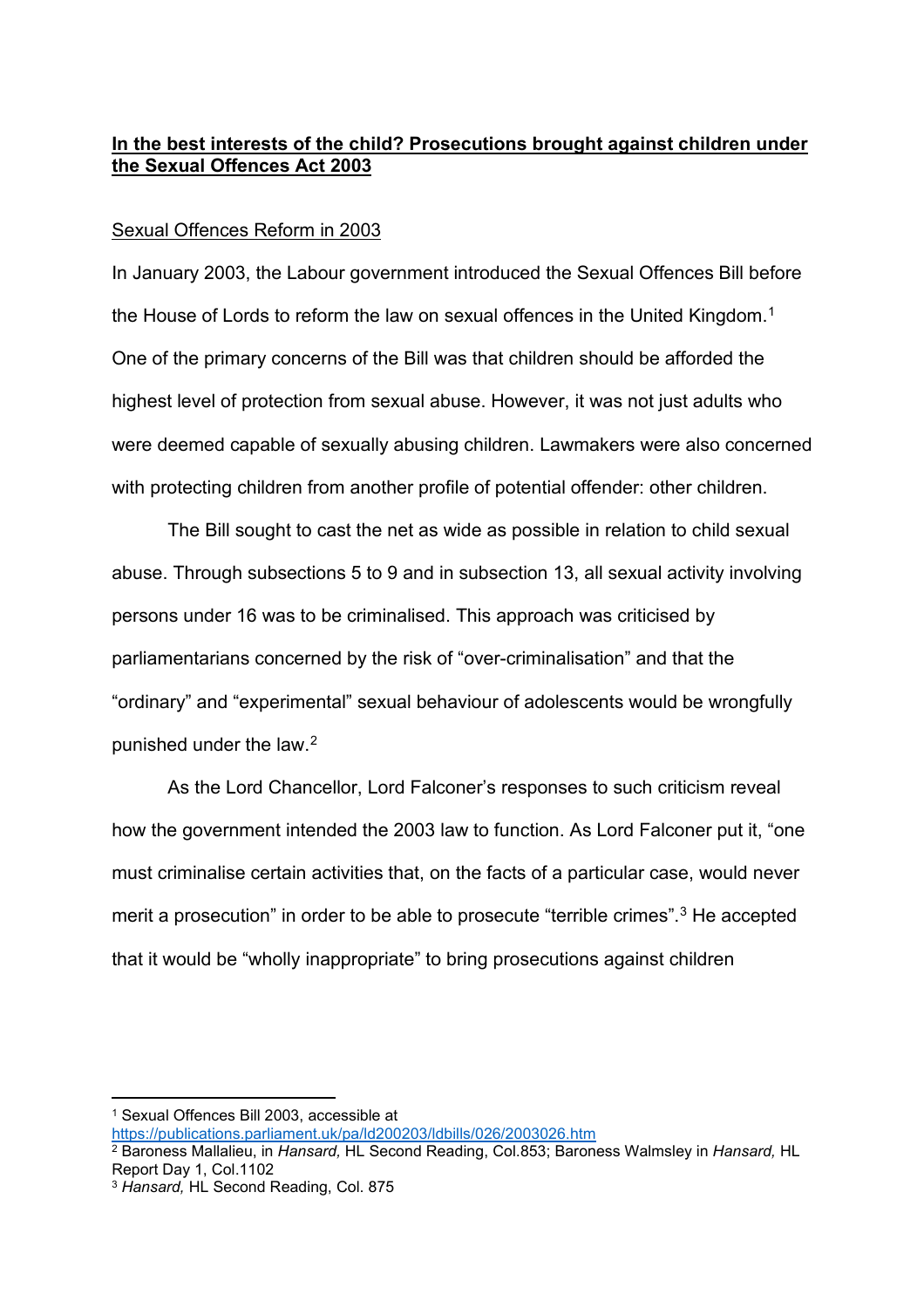engaging in sexual activity in the vast majority of circumstances, and that the law should therefore be applied with a "light touch".<sup>[4](#page-1-0)</sup>

The question remained as to when it would be appropriate to prosecute child sexual behaviour. This essay provides an analysis of whether the Sexual Offences Act (SOA) 2003 has been applied to children with the "light touch" intended at drafting. As will be shown, the failure of lawmakers to provide further clarity on the circumstances in which a prosecution should be brought has led to an uneven and undesirable application of the law which fails to adequately protect the best interests of all the children involved. The primary reason has been a reliance upon the term 'exploitation' as a determinant factor in prosecutorial decisions, which has proved to be wholly inappropriate in the context of children's behaviour. The study will conclude that the SOA 2003 must be amended to ensure that the vulnerability and circumstances of the child offender are adequately considered under the law.

#### The Meaning of 'exploitation'

During debate, Lord Falconer clarified the government's intention when he told the House of Lords that a prosecution should only be viewed as necessary when the case involved either "exploitation or coercion" on the part of the child perpetrator.[5](#page-1-1)

Coercion, as a legal term, has been applied with relative clarity. The Oxford Dictionary defines coercion as "forcing another person to do something".<sup>[6](#page-1-2)</sup> This meaning has been reflected in statute, with s76 of the Serious Crime Act 2015 defining coercion in such terms. This clearly understood meaning has resulted in a

<span id="page-1-0"></span><sup>4</sup> *Hansard,* HL Second Reading, Col.875; *Hansard,* HL Committee Day 6, Col 591

<span id="page-1-1"></span><sup>5</sup> *Hansard,* HL Report Day 1, Col.1108

<span id="page-1-2"></span><sup>6</sup> Oxford Dictionary, Oxford University Press (2009)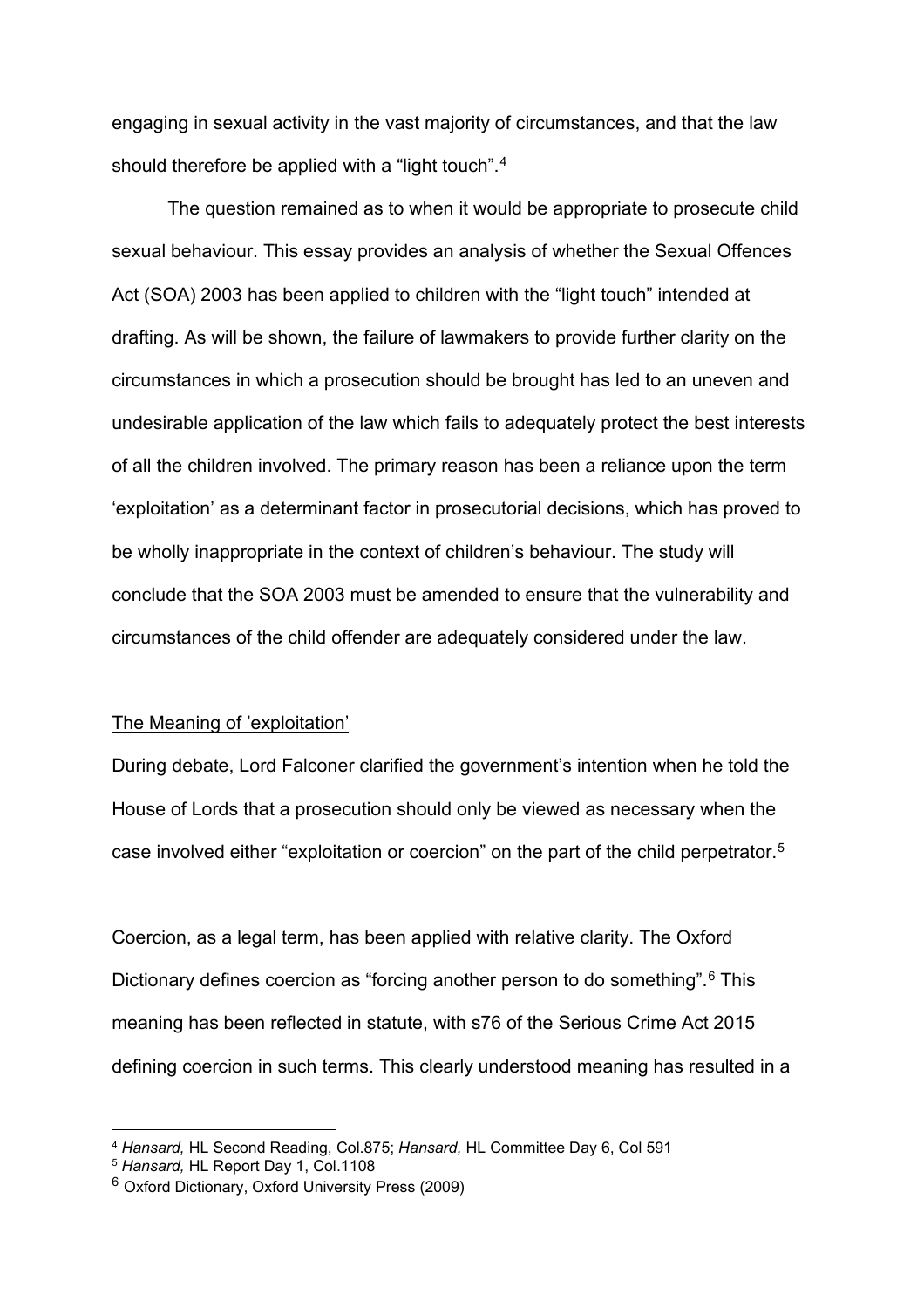consistent pattern of prosecutions being brought against children for sexual offences involving coercive behaviour, that is the use of threats of violence to force another child to engage in sexual activity.<sup>[7](#page-2-0)</sup>

The use of a clearly understood legal term in the context of sexual offences has helped the provisions of the 2003 Act be applied consistently. However, the same could not be said for the use of the term 'exploitation'.

The Lord Chancellor made no attempt to clarify the meaning of 'exploitation' during the Bill's passage through Parliament, nor did he give any indication as to how the term should be applied in the context of sexual activity between children. Yet the Crown Prosecution Service (CPS) as the prosecutorial body of the jurisdiction were still required to use the element of exploitation as a key determinant factor when deciding whether to charge a child.

The published CPS guidance notes that prosecutors should have careful regard to the following factors in identifying the "fine line between sexual experimentation and offending" in children's sexual behaviour: the relative age of both parties, the existence and nature of any relationship, the sexual and emotional maturity of both parties and whether the child consented to the activity, and whether there was any element of seduction, breach of responsibility, or other exploitation as disclosed by the evidence.<sup>[8](#page-2-1)</sup>

<span id="page-2-0"></span><sup>7</sup> See cases: R v Bentley (Daniel John) [2006] EWCA 1383; R (on the application of G) v Burnley Magistrates Court [2007] EWHC 1033; R v Pountney (Ben Craig) [2010] EWCA 2605; R v M [2010] EWCA 42; R v W [2012] EWCA 2455; R v W (Christopher John) [2012] EWCA 1447; R v Crossland (Jacob) [2013] EWCA 2313; R v K, D & M [2013] EWCA 649; R v K [2014] EWCA 2907; R v Chidlow (Patrick Robert) [2015] EWCA 363

<span id="page-2-1"></span><sup>8</sup> Crown Prosecution Service, 'Youth Offenders' [<https://www.cps.gov.uk/legal-guidance/youth](https://www.cps.gov.uk/legal-guidance/youth-offenders)[offenders>](https://www.cps.gov.uk/legal-guidance/youth-offenders) accessed 13<sup>th</sup> August 2019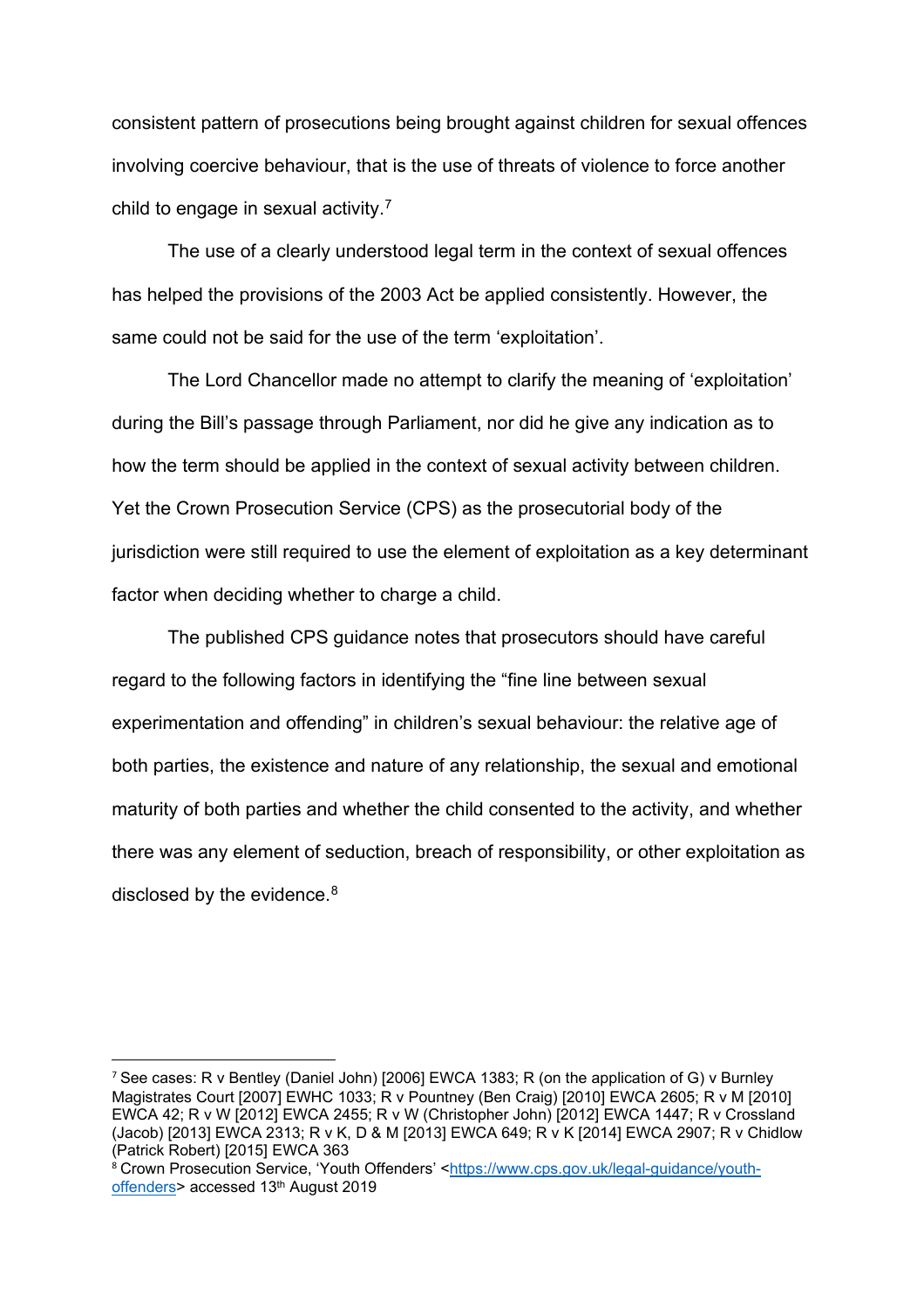Furthermore, if we analyse the published cases where charges have been brought it is clear that prosecutors have applied the existence of exploitation to be dependent on four main elements regarding the position of the victim.

### *i) A significant age gap between the accused and the victim*

*Westlaw* lists 341 cases involving a charge under ss5-8 of the SOA 2003, relating to sexual activity with a child under the age of 13. Of these, 49 concern a defendant under the age of 18. The average age gap between the defendant and the victim in these cases is four and a half years. $^9$  $^9$ 

The judicial review case of *S* is critical in understanding the reliance of the CPS on age disparity in the decision to prosecute*.[10](#page-3-1)* The applicant in *S* argued that the CPS's decision to bring a prosecution had been incorrect due to the absence of any exploitation and it was therefore inconsistent with the CPS's own guidelines.<sup>[11](#page-3-2)</sup> The case concerned the sexual activity between a 15-year-old and a 12-year-old, which was accepted to have been consensual. The challenge failed due to the judge's understanding that the Crown had a case that it was exploitative behaviour, and that this was purely due to the disparity in ages between the two parties involved.[12](#page-3-3) As this case involved no coercion and seemingly no other form of exploitation, it is clear that for the CPS a stark contrast in age is enough to affect the decision to prosecute on its own.

- <span id="page-3-1"></span> $10$  R (on the application of S) v DPP [2006] EWHC 2231
- <span id="page-3-2"></span> $11$  Ibid, at [32]

<span id="page-3-0"></span><sup>9</sup> For the purposes of this calculation, in cases involving multiple victims (5) the age of the youngest victim has been taken as relevant in determining the average

<span id="page-3-3"></span><sup>12</sup> Ibid, at [32-34]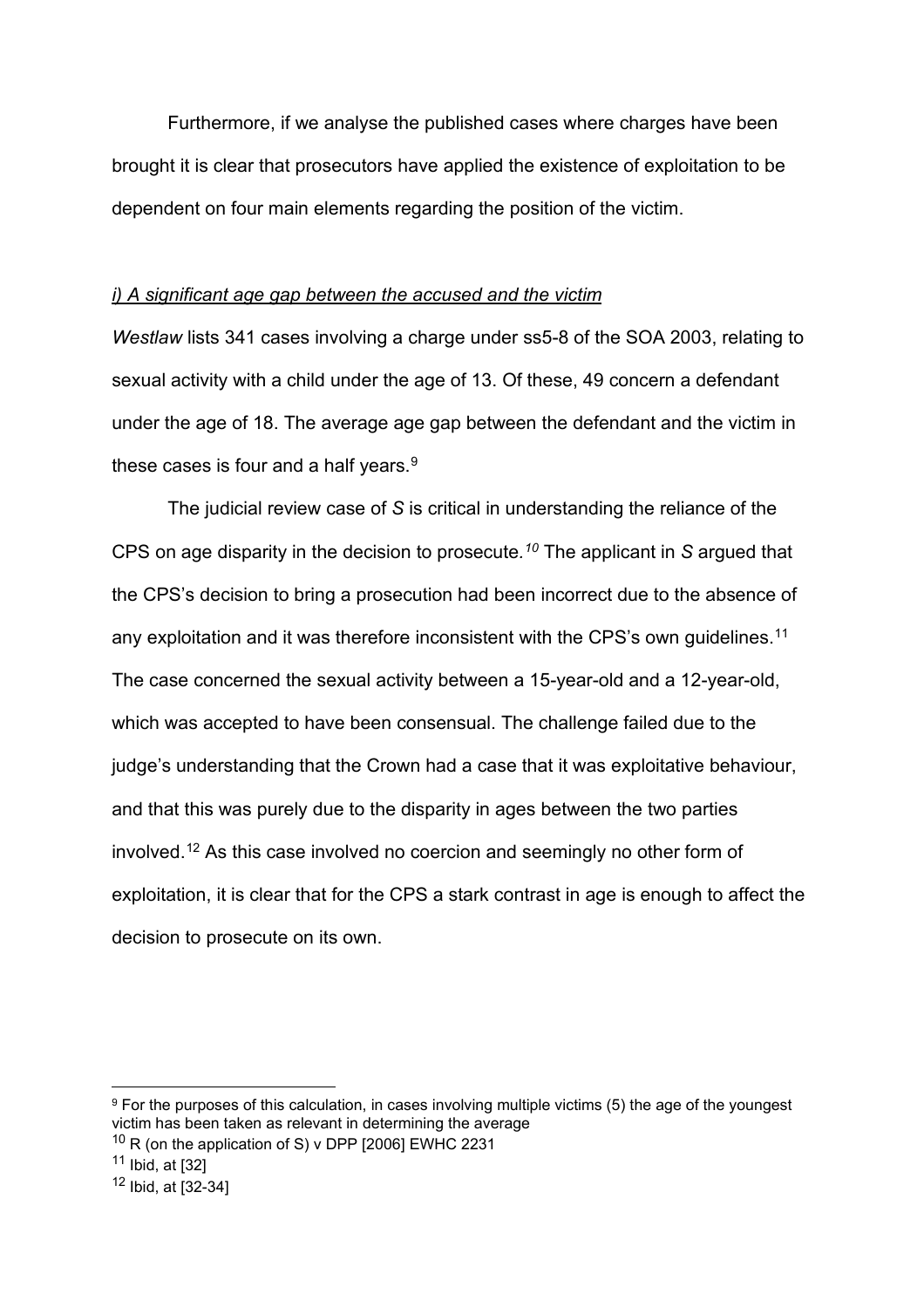# *ii) The perpetrator is in a position of trust, or exercises a degree of responsibility, with regards to the victim*

Whilst an age gap is often present, it is not considered to be the sole factor in identifying exploitation. In 10 out of the 49 relevant cases on *Westlaw,* the fact that the victim trusted the perpetrator or was their responsibility has been the driving force behind the decision to prosecute. This position has mainly arisen in the context of a family relationship, for example between siblings. In *R v AA,* the defendant was charged with multiplied sexual offences against a child under 13. At sentencing, the judge observed that he had "no doubt that these offences started out with a child-like sexual curiosity, but that the offender was soon exploiting the trust placed in him for his own sexual gratification".<sup>[13](#page-4-0)</sup> Whilst we must not take a judge's remarks to indicate the policy of the CPS, it is significant that the Attorney General referred to "an abuse of trust" as one of the aggravating factors when summarising the case for the prosecution.[14](#page-4-1)

# *iii & iv) Social circumstances or mental capabilities of the victim rendering him/her particularly vulnerable*

There will be instances when a child's family or homelife will be so troubled that they may become particularly vulnerable to those who claim to want to help them, but who are actually intending to take an unfair advantage. This was the narrative in the case of *Igbal.[15](#page-4-2)* The 10-year-old victim was said to have an isolated life on a housing estate, with the prosecution noting that she received no protection and very little attention from her guardian Aunt. The judge concluded that the defendant must

<span id="page-4-0"></span><sup>13</sup> R v AA [2016] EWCA 1663

<span id="page-4-1"></span><sup>14</sup> Ibid, at [13]

<span id="page-4-2"></span><sup>15</sup> R v Igbal (Mohammed) [2017] EWCA 1145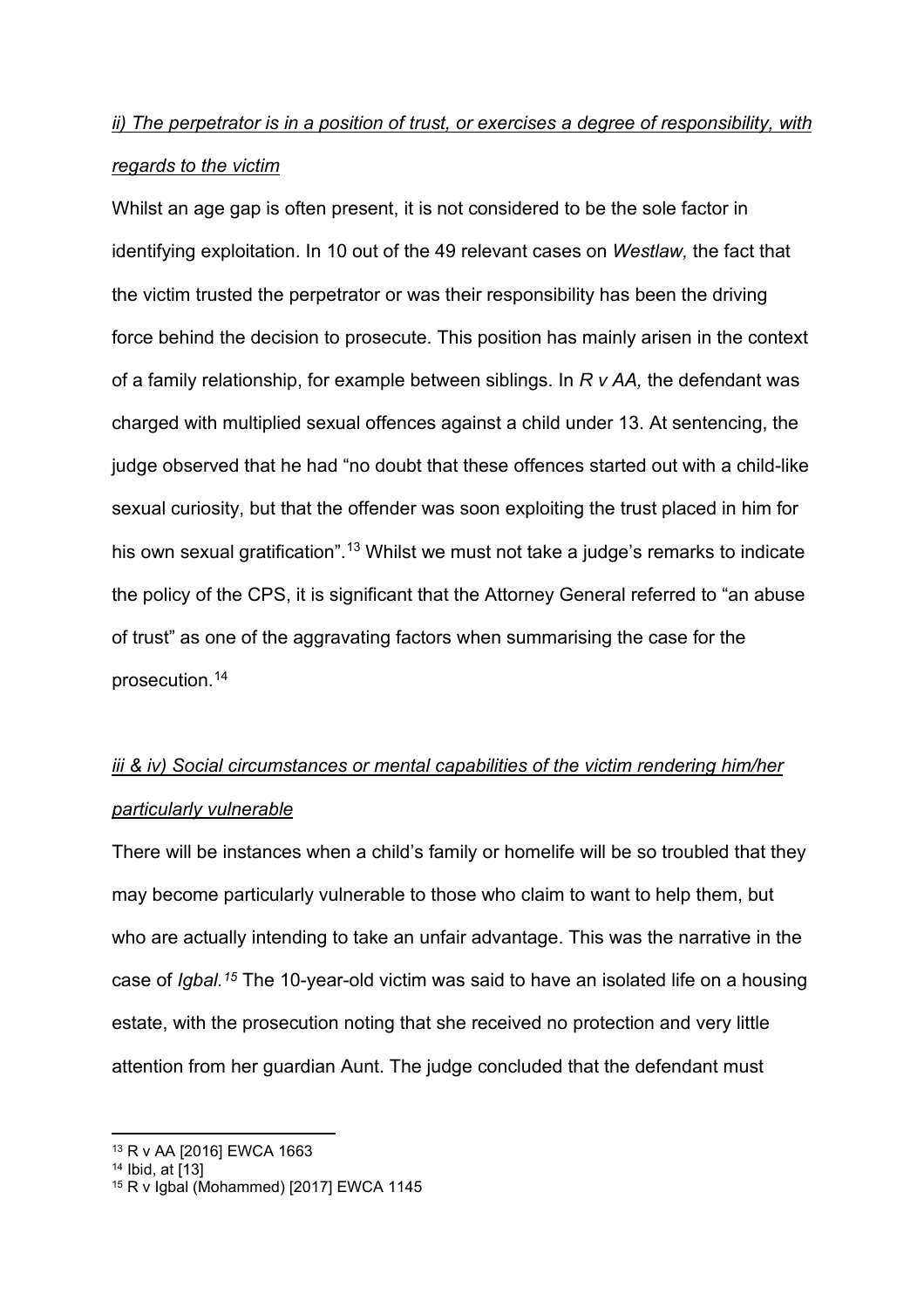quickly have realised that her personal situation was not one in which there would be any effective constraint upon him in sexually persuading the girl. The defendant was convicted for what the judge described as "significantly planned" sexual abuse.

#### The best interests of the accused child

With this definition it is clear that the CPS have brought prosecutions in line with a primary aim of the 2003 Bill, to ensure that children were afforded the widest possible protection from peers who may seek to sexually exploit them. However, it is submitted that the application of the law has failed to function in a way which takes into account the circumstances, intentions and awareness of the accused child.

On reading the uncomfortable details of a large number of the cases brought against young offenders under the Act, one could be left asking: why should we afford protection to children who sexually abuse other children? Undoubtedly these crimes often result in devastating and long lasting consequences for the victims of abuse. However the law makes little allowance for the fact that the perpetrators are, themselves, children. Any child, even one accused of such a serious crime, deserves special dispensation under the law. This protection is set out in the UN's Convention on the Rights of the Child. Article 3(1) states that in all actions concerning children, administrative authorities and legislative bodies must take the "best interests of the child" to be a "primary consideration".<sup>[16](#page-5-0)</sup> This should be read in conjunction with Art 40(1), which emphasises the need for States Parties to recognise the right of every child alleged to have broken the law to "be treated in a manner consistent with the promotion of the child's sense of dignity and worth".[17](#page-5-1) As will be shown, the current

<span id="page-5-0"></span><sup>16</sup> UNCRC, Art 3(1)

<span id="page-5-1"></span><sup>17</sup> Ibid, Art 40(1)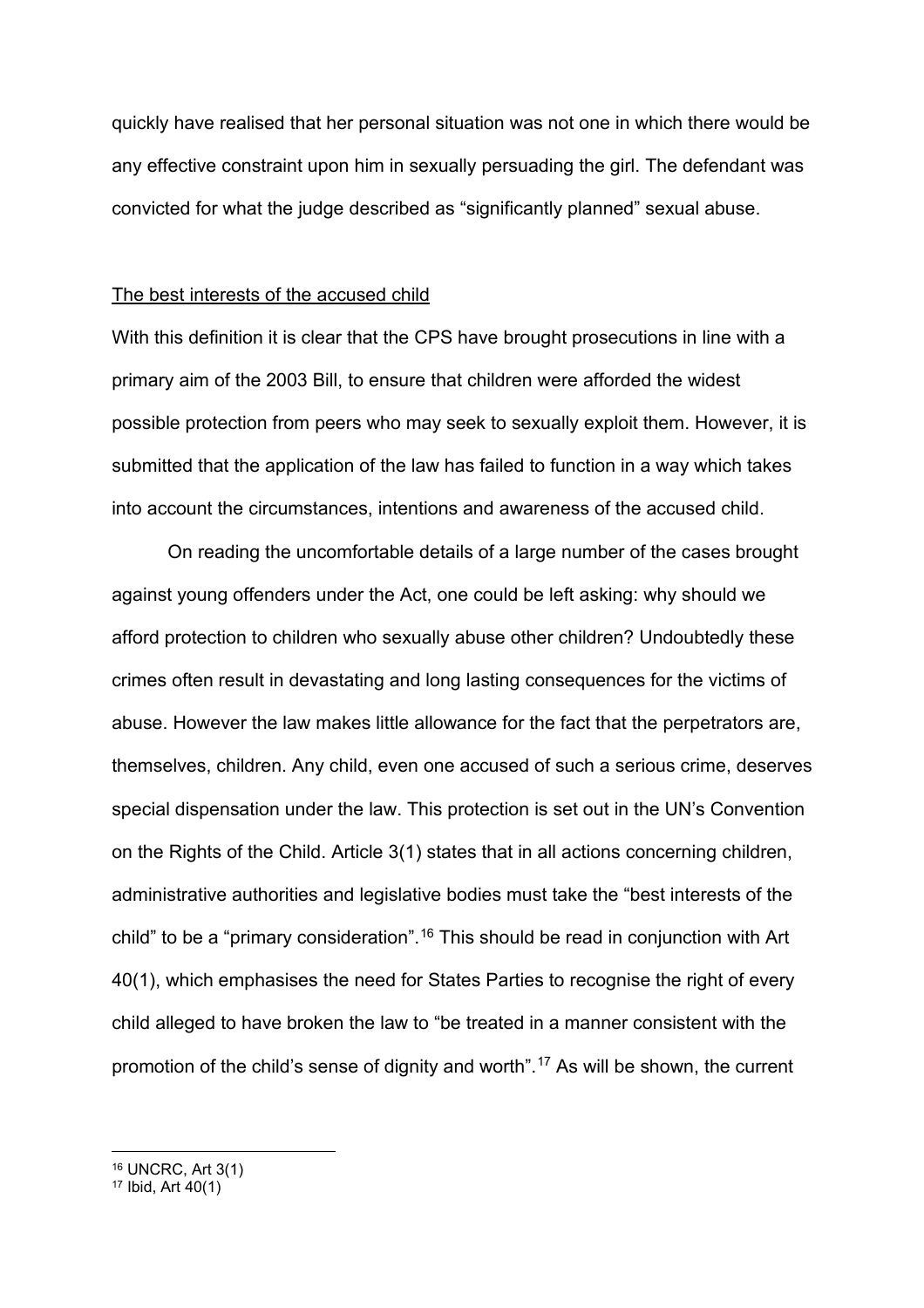law takes no account of the mindset and the circumstances of the child accused. The law can therefore not be said to take the 'best interests of the child as a primary consideration'.

#### *Age: A Difficult Concept*

The CPS deems a significant gap in age between the complainant and the accused to be an indication of exploitation. This concern is based on the understanding that these two children will be at different stages of development, with the older at a more advanced stage than the younger. This view was articulated by the Home Office consultation paper, which stated that children need protection "as they are physically and emotionally dependent and not yet fully psychologically mature".[18](#page-6-0)

Implicit in this policy is the idea that a child may be of such formative development that they may not be capable of understanding that they are being exploited. It surely then is only right to question whether a child accused is sufficiently developed to understand that they are capable of exploiting another. Exploitation is not a simple concept. It requires a person to take an unfair advantage over another for their own personal gain. There are a number of cases that have been prosecuted as 'exploitative' in which the child accused may well have had difficulty in understanding the presence of the defendant's vulnerability and that they were in possession of an unfair advantage.

Age, when understood in purely numerical terms, is an unsatisfactory factor upon which to base our understanding of exploitation between children. An important exemplary case in this regard is *R v H.[19](#page-6-1)* A 12-year-old was accused of s5 offence

<span id="page-6-1"></span><span id="page-6-0"></span><sup>18</sup>Home Office, *Setting the Boundaries: Reforming the Law on Sex Offences* (2000), p33 <sup>19</sup> R v H [2018] EWCA 541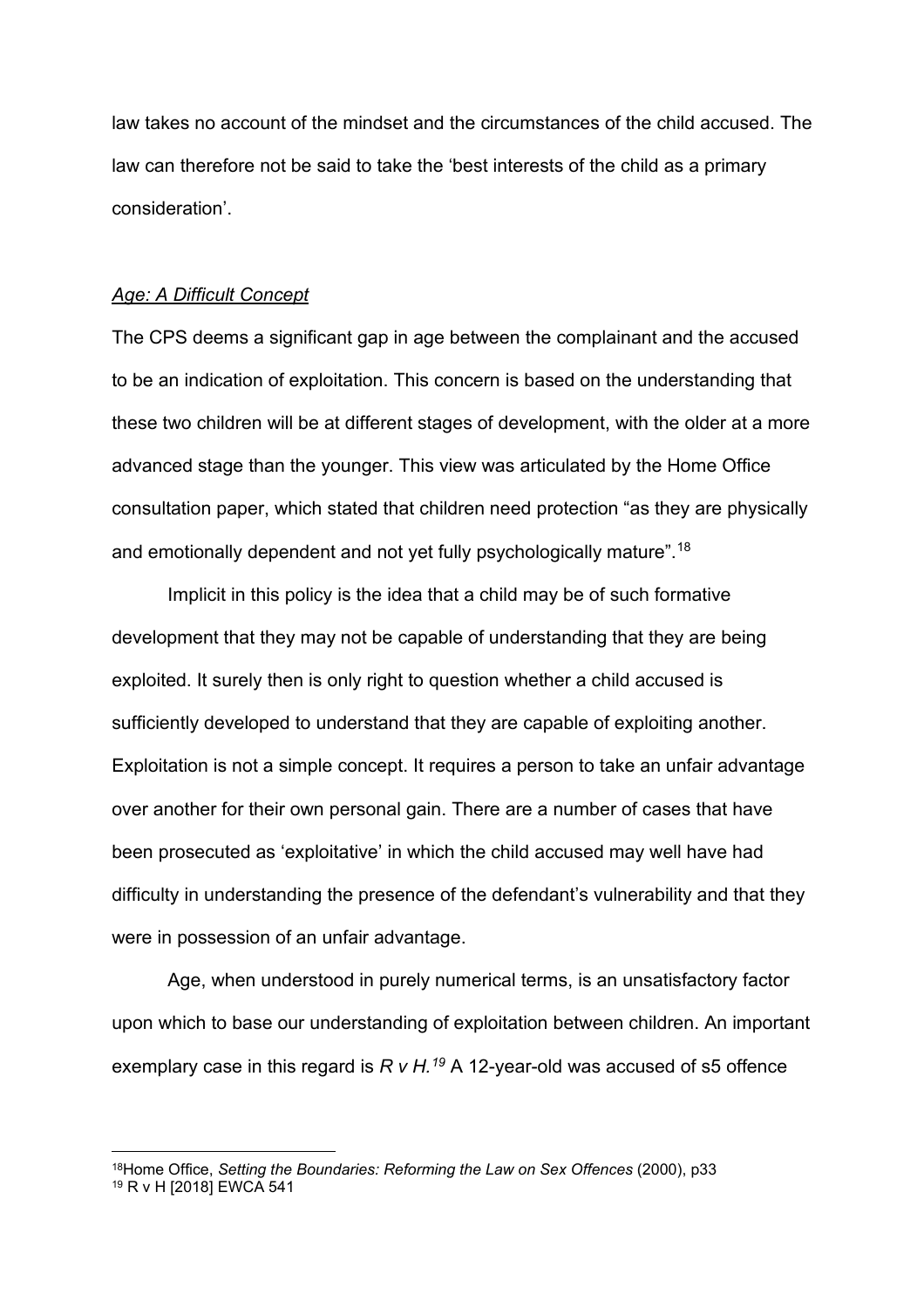against his 5-year-old half-brother. The court's report described the victim as being "much smaller and younger, and therefore vulnerable". However, the sole emphasis on the numerical age gap loses credibility when we consider the information provided to the court regarding the child accused's level of development. It was heard that the 12-year-old had experienced a number of traumatic events which had contributed to his offending behaviour, and had a "significant impact on his emotional, mental and psychological development".[20](#page-7-0) The defendant was described as "emotionally immature for his age".[21](#page-7-1)

Of course, it is not intended to question whether this behaviour can be described as harmful. The intention is rather to highlight the problem that emerges when the numerical ages of the parties is the sole focus of a prosecutorial decision without a wider consideration of their levels of emotional development or maturity. In this case there is a clear possibility that the perpetrator may have been at such a low level of development that he may have had difficulty in understanding both the victim's vulnerability and his own position of advantage over him. Therefore, can his actions, in causing the victim to engage in sexual activity, reasonably and fairly be described as *exploitative*?

Regrettably, it cannot be said with any certainty whether the emotional maturity of the perpetrator is taken consideration in *every* case. The CPS decision will only come to light if it results in a prosecution. It is, however, right to say that if these factors are not considered in *any* case then the law is not functioning as Parliament intended. There are, in fact, many cases similar to *R v H.[22](#page-7-2)* For example in *S,* it was accepted by the court that the defendant was "most likely functioning at

<span id="page-7-0"></span><sup>20</sup> Ibid, at [7]

<span id="page-7-1"></span><sup>21</sup> Ibid, at [10]

<span id="page-7-2"></span><sup>&</sup>lt;sup>22</sup> See cases: R v Stott (Shane Michael) [2017] EWCA 370 (unreported); R v H [2015] EWCA 1579; R

v S [2009] EWCA 1969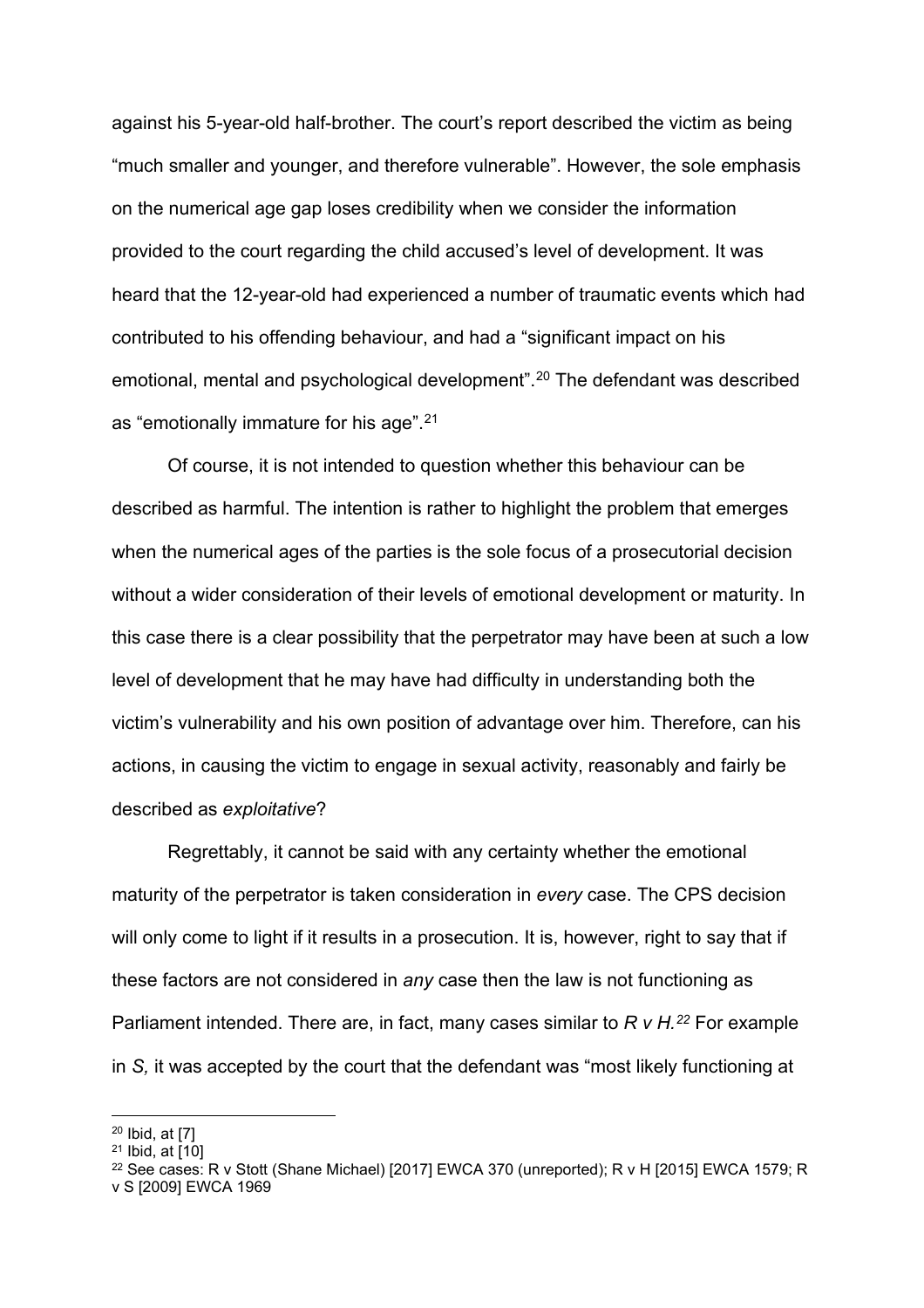the age of someone who is at least five to eight years younger than his chronological age". $23$ 

#### "Limited Comprehension" of the Unfair Advantage?

The problem with the current applied legal definition of *exploitation* also extends to a lack of consideration for the accused's troubled social environment or mental capabilities in a number of cases.

For instance, in one case a child defendant was shown to have had an extremely troubled upbringing which may have affected his offending behaviour.<sup>[24](#page-8-1)</sup> It was stated that he had been "seriously emotionally deprived" and was of "below average intelligence".<sup>[25](#page-8-2)</sup> These problems had largely been a result of his mother's death at an early stage of his life, whilst his natural father had physically abused him. The court report also noted that the child in question had in fact been referred to the Children and Young Family Services for the county because of earlier concerns over his safety and level of care, but it was accepted that this failed to result in any "substantial intervention or support".[26](#page-8-3) Although his offending behaviour was harmful, it seems improper that the CPS would not consider alternatives to prosecution in the case of an "extremely troubled and deprived" child who had seemingly been failed by other public authorities.

The case of *Elsegood* provides further support to this point.[27](#page-8-4) The author of a pre-sentence report observed that the offender was incapable of demonstrating any level of insight into the impact upon his victim. Significantly, she considered that this was primarily due to his learning disability, rather than a callous disregard for the

<span id="page-8-0"></span><sup>23</sup> R v Stott [2017] EWCA 370, at [14]

<span id="page-8-1"></span><sup>24</sup> Attorney General's Reference (No 11 of 2008) [2008] EWCA 1149

<span id="page-8-2"></span><sup>25</sup> Ibid, at [26]

<span id="page-8-3"></span><sup>26</sup> Ibid

<span id="page-8-4"></span> $27$  R v Elsegood (Jordan Lee) [2016] EWCA 1757; see also - R (on the application of W) v Caernarfon Youth Court [2013] EWHC 1466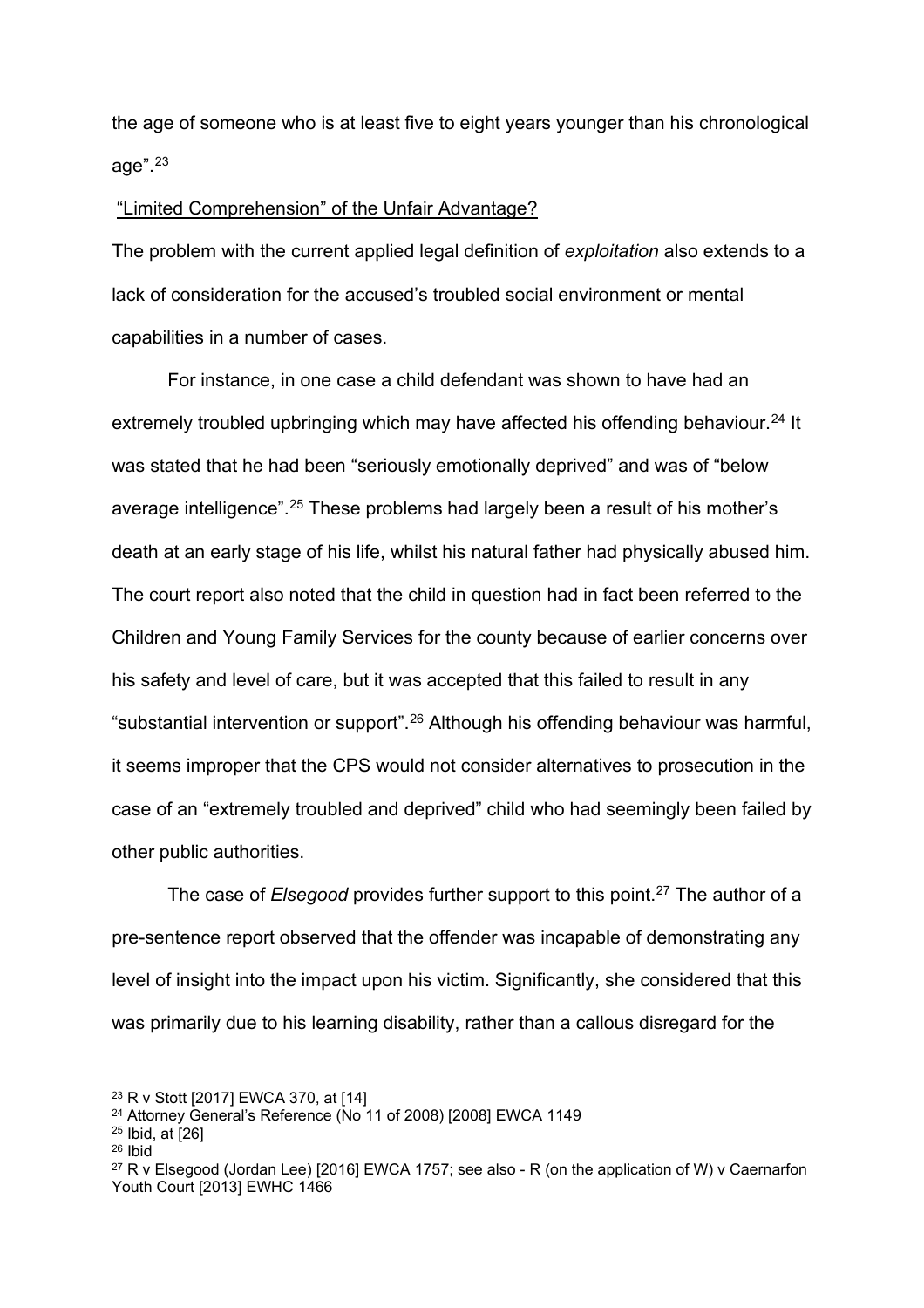consequences of his behaviour. She believed the offender had a "very limited comprehension" of the unlawful nature of his behaviour, and that his conduct could be attributed to "sexual motivation and exploration".<sup>[28](#page-9-0)</sup> Again, the mental capacity of the child accused was seemingly not given due consideration.

#### Cause for Substantive Reform

The definition of exploitation applied by the CPS focuses heavily on the circumstances of the victim, recognising their vulnerability through the presence of an age gap, that they trusted the perpetrator or due to their own social circumstances or mental development. The conclusion of this study is that this definition of exploitation is an improper one to be applied in the context of child offenders. It fails to provide adequate consideration for the circumstances of the child perpetrator. Factors such as the offender's emotional development and their own social circumstances should surely have an impact on the law's assessment of whether they have *exploited* another. As has been shown, these elements have not been given adequate weight in a number of cases, and the law on sexual offences committed by children therefore operates in a way which is contradictory to the UN's concern for the 'best interests of the child', and as a counter to Parliament's intention that the law should only interfere in cases of genuine coercion and exploitation.

It is submitted that Parliament should seek to enact an offence of 'Sexual Activity with a Child by Coercion or Exploitation' as an amendment to the SOA 2003, and as applicable only to persons under the age of 18. The offence would use the established definitions of 'coercion' and 'exploitation' in determining when such activity is to be criminalised, but significantly there would be a new emphasis on the

<span id="page-9-0"></span><sup>28</sup> R v Elsegood, at [14-15]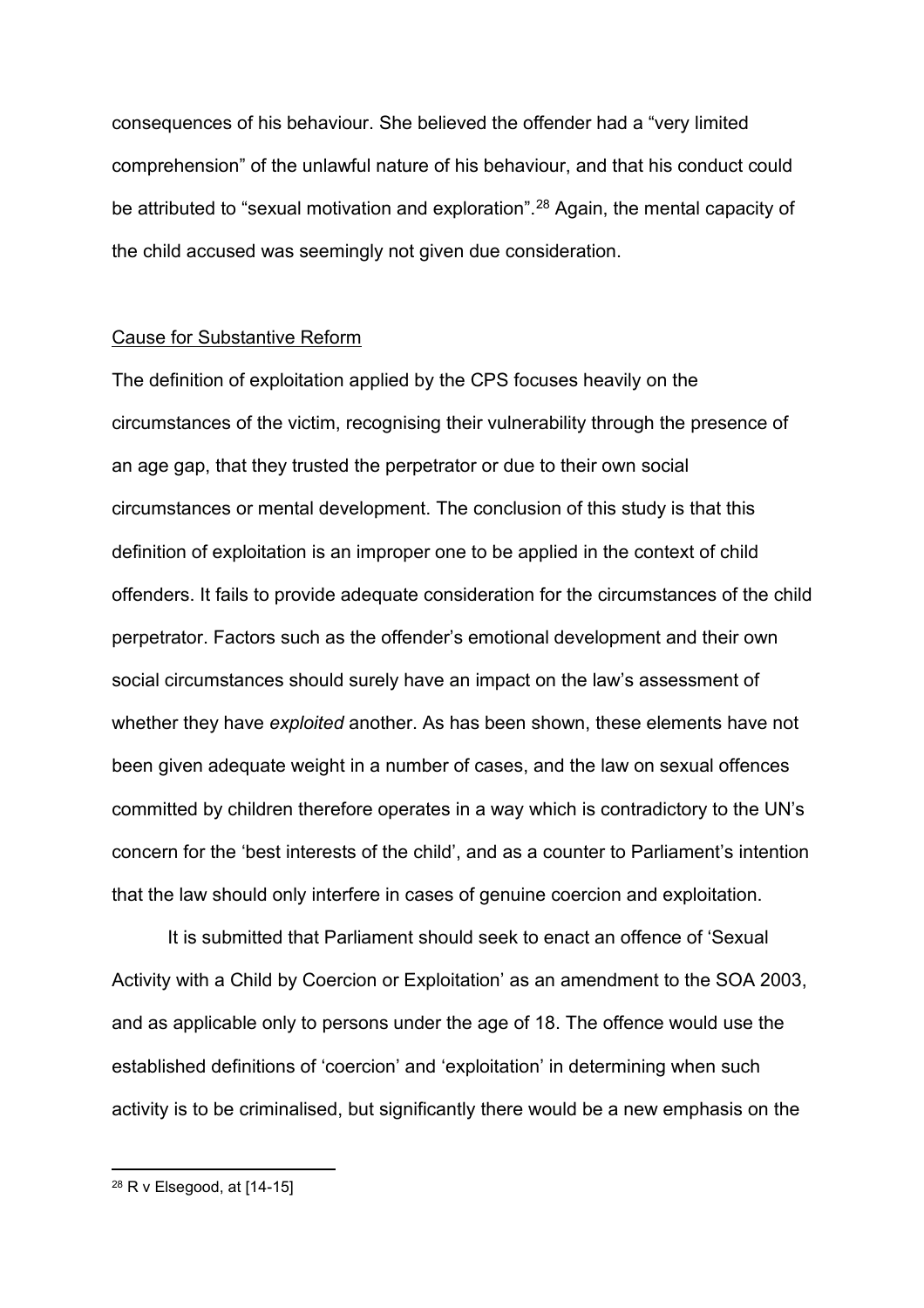mind of the offender. The provisions would include a *mens rea* requirement that the offender had *knowledge* of the presence of an unfair advantage over the victim bestowed upon them by the comparative vulnerability of the victim.

Effecting such a reform would provide clarity to the law on sexual offences, and therefore allow children to more effectively regulate their conduct, and even become more attuned to the vulnerabilities of others by doing so. The offence would also remain true to the primary aim of Parliament in passing the SOA 2003, in that it would continue to afford protection to children in the face of predatory adults, as well as from other children with genuine exploitative tendencies.<sup>[29](#page-10-0)</sup> It is submitted that it would be in the 'best interests of the child' if a new law be produced in the following terms:

### *Sexual Activity with a Child by Coercion or Exploitation*

- *1) A person commits an offence if he causes any person under the age of 16 to engage in sexual activity through the use of either:*
	- *i) Coercion; or*
	- *ii) Exploitation*
- *2) For the purposes of this section, 'coercion' is present when a person, in order to induce or compel another to engage in sexual activity, uses violence, intimidation or threatening behaviour.*
- *3) For the purposes of this section, 'exploitation' is present when a person under the age of 18 (Child A) makes use of an unfair advantage they have over another child (Child B) who is in a position of vulnerability, either by reason of:*

<span id="page-10-0"></span><sup>&</sup>lt;sup>29</sup> Adults would still be charged under ss.5-9 in the current 2003 Act where the complainant was under the age of 13